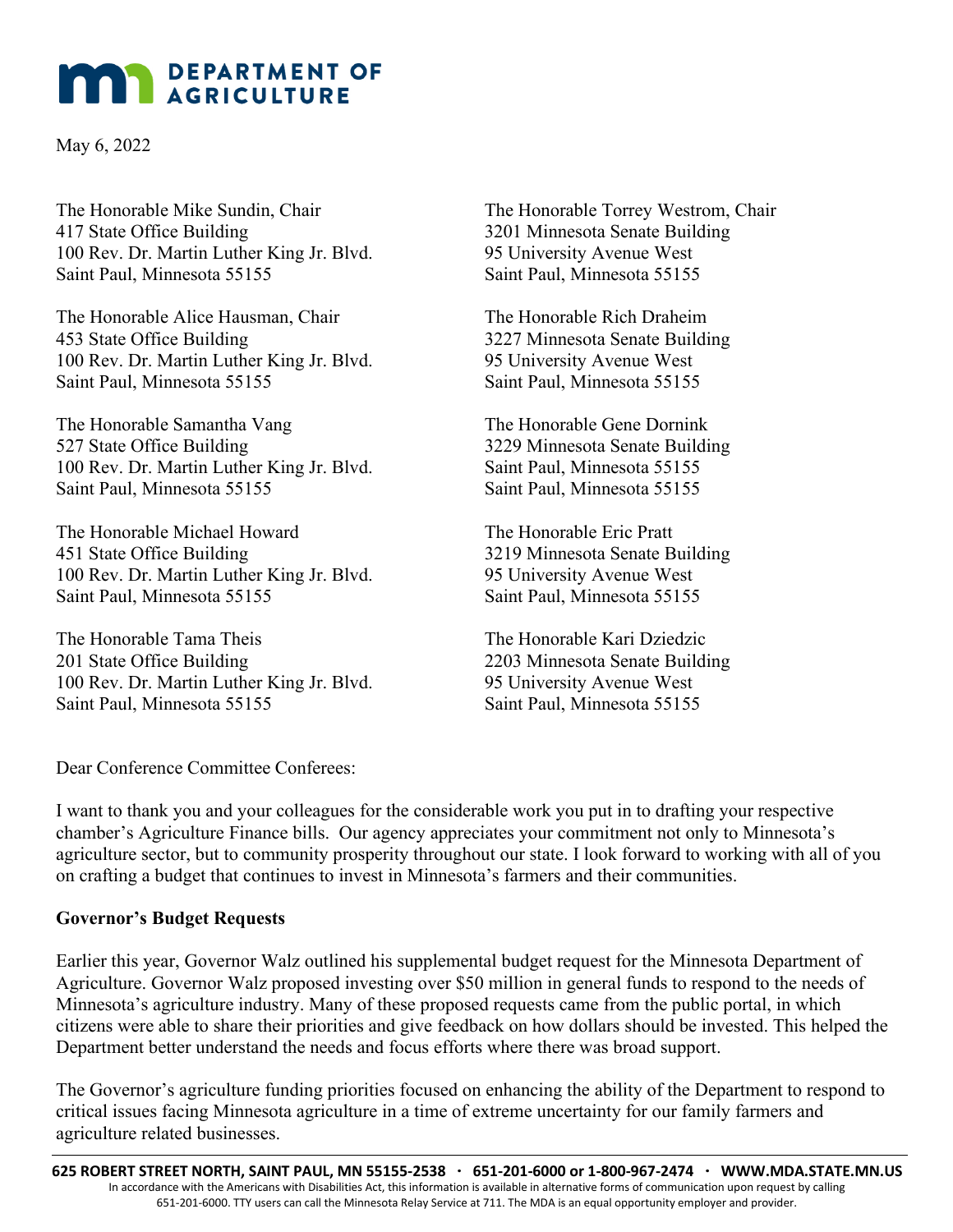The Governor's agriculture funding priorities include:

- \$1,000,000 for noxious weeds and invasive plants
- \$5,000,000 to establish a grain indemnity fund
- \$100,000 to support laboratory testing for the Minnesota meat and poultry inspection program
- \$3,000,000 the second year is for grants to fund the Forever Green Agriculture Initiative at the University of Minnesota
- \$10,000,000 for a soil health financial assistance program
- \$1,500,000 to create and implement a program to support farmers' markets and direct marketing producers
- \$150,000 to create and implement a program for specialty crop growers and value-added businesses transition to sustainable packaging solutions to comply with the Food Safety Modernization Act
- \$250,000 to expand the new markets cost-share program
- \$1,500,000 for grands to federally recognized economic development districts to assist small- to medium-sized meat and poultry processors hiring new employees
- \$1,000,000 for grants to facilitate the start-up, modernization or expansion of grocery stores, corner stores, farmers' markets, or related food retailers
- \$250,000 to expand co-packing and shared cold storage capacity through grants to provide commercial production space and cold storage facilities
- \$300,000 for farm business management tuition assistance with priority to specialty crop farmers, urban farmers, and farmers facing mediation
- \$500,000 for grants to local governments, regional planning and economic development organizations and Tribal governments for planning and implementation of activities for value-added food and agricultural economic development
- \$2,000,000 to provide culturally appropriate services to emerging farmers and food-system-related businesses
- \$2,000,000 to support IT modernization efforts, including laying the technology foundations needed for improving customer interactions with the department for licensing and payment
- \$1,500,000 the second year is for transfer to the agricultural emergency account established under Minnesota Statutes, section 17.041, for emergency preparedness and response activities, including for the University of Minnesota Veterinary Diagnostic Laboratory